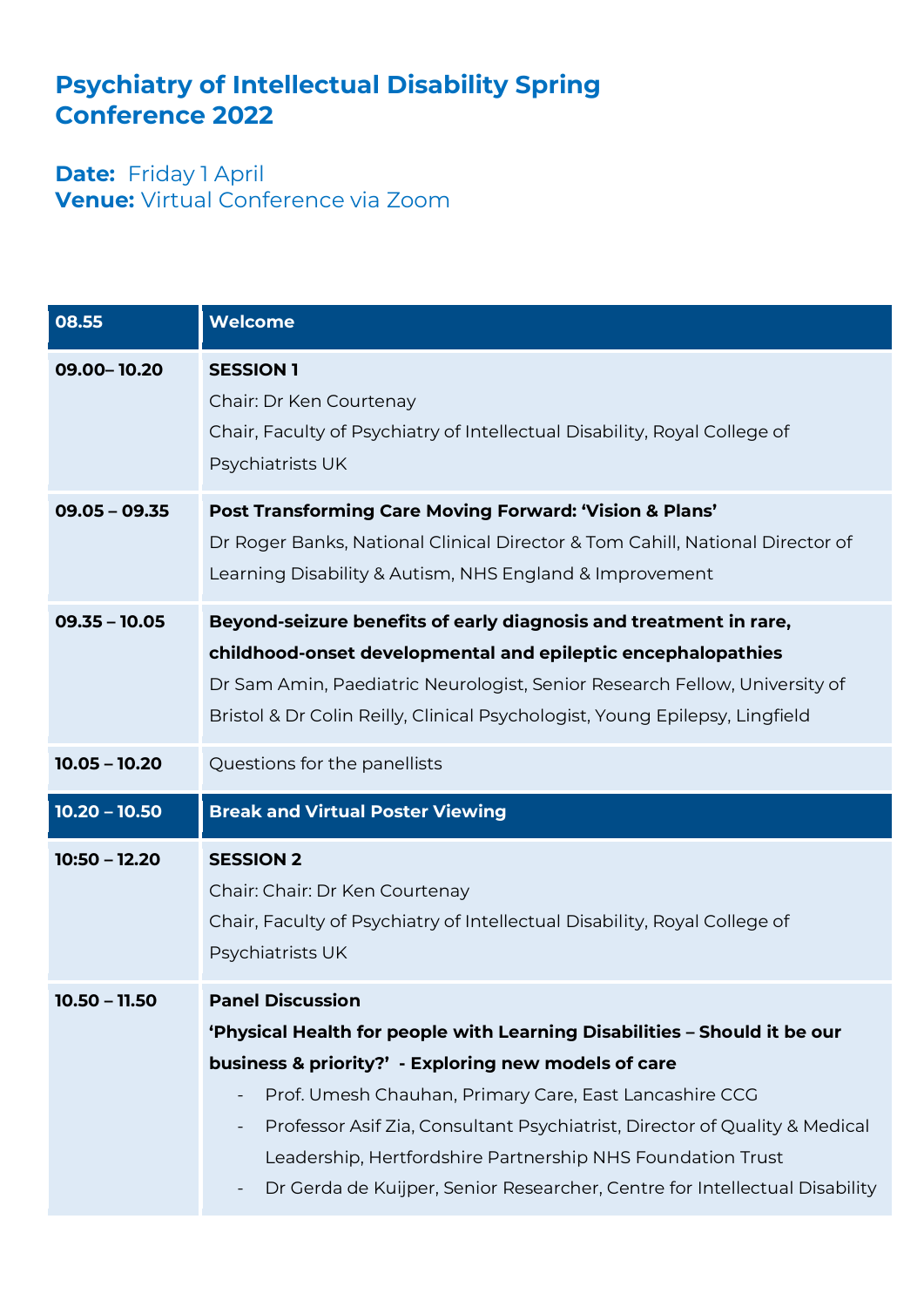| $11.50 - 12.20$ | & Psychiatry, Netherlands<br>Dr Ella Baines, Named GP for Safeguarding Adults & Children,<br>Shropshire, Telford & Wrekin CCG<br>'The new curriculum - a college, trainer and trainee perspective'                                                                    |
|-----------------|-----------------------------------------------------------------------------------------------------------------------------------------------------------------------------------------------------------------------------------------------------------------------|
|                 | Dr John Russell, Associate Dean of Curriculum<br>Dr Mary Barrett, Consultant Psychiatrist, Leicestershire Partnership NHS<br>Trust<br>Dr Ilyas Ali, ST5 Trainee                                                                                                       |
| $12.20 - 13.00$ | <b>Lunch and Virtual Poster Viewing</b>                                                                                                                                                                                                                               |
| $13.00 - 14.15$ | <b>SESSION 3</b><br><b>Chair: Prof. Asit Biswas</b><br>Vice-Chair, Faculty of Psychiatry of Intellectual Disability<br>Royal College of Psychiatrists UK                                                                                                              |
| $13.00 - 13.30$ | Long COVID - A missed diagnosis in people with learning disabilities?<br>Dr Manoj Sivan, Associate Clinical Professor and Honorary Consultant in<br>Rehabilitation Medicine, University of Leeds                                                                      |
| $13.30 - 14.00$ | People with ASD detained in secure hospitals: An exploration of clinical<br>presentations, treatments, and care pathways<br>Prof Regi Alexander, Consultant Psychiatrist - Hertfordshire Partnership<br>University NHS Foundation Trust & University of Hertfordshire |
| $14.00 - 14.15$ | Questions for the panellists                                                                                                                                                                                                                                          |
| $14.15 - 14.45$ | <b>Break and Virtual Poster Viewing</b>                                                                                                                                                                                                                               |
| $14.45 - 16.45$ | <b>SESSION 4</b><br>Chair: Prof. Sujeet Jaydeokar<br>Finance Officer, Faculty of Psychiatry of Intellectual Disability Royal College of<br>Psychiatrists UK                                                                                                           |
| $14.45 - 15.15$ | Closing specialist inpatient beds for intellectual disability - "Have we got it<br>wrong?"<br>Prof. Rohit Shankar, Peninsula School of Medicine, University of Plymouth &<br>Dr Kiran Purandare, Consultant Psychiatrist, Central & Northwest London                  |